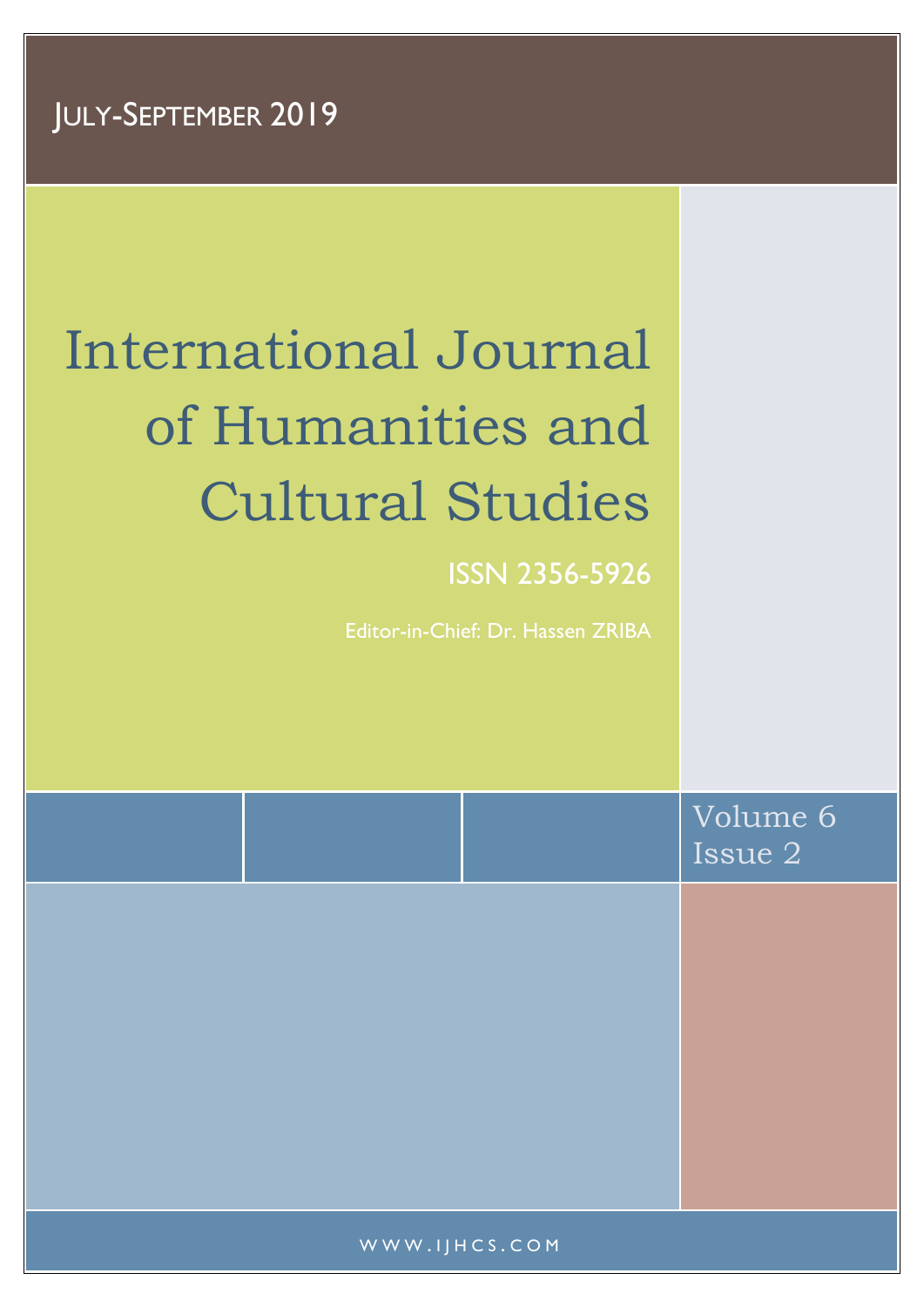## **Editorial Board**

# **Dr. Hassen Zriba Najoua Chalbi Najoua Chalbi Najoua Chalbi**

**Editor-in-Chief Managing Editor** 

| *Emeritus Professor Ralph Grillo                 | *Dr. Syed Zamanat Abbas                                   |  |
|--------------------------------------------------|-----------------------------------------------------------|--|
| <b>University of Sussex, UK</b>                  | Salman Bin Abdulaziz University, Saudi                    |  |
|                                                  | <b>Arabia</b>                                             |  |
| *Professor Muhammad Asif                         | *Dr. Santosh Kumar Behera                                 |  |
| Riphah International University, Pakistan        | Sidho-Kanho-Birsha University, India                      |  |
| * Dr. Nizar Zouidi                               | *Dr. P. Prayer Elmo Raj                                   |  |
| <b>University of Gafsa, Tunisia</b>              | Pachaiyappa's College, India                              |  |
| *Professor Pacha Malyadri                        | *Omid Akhavan                                             |  |
| Osmania University, Andhra Pradesh, India        | <b>Imam Ali University, Iran</b>                          |  |
| <i><b>*Haron Bouras</b></i>                      | *Loredana Terec-Vlad                                      |  |
| Mohamed Cherif Messadia University, Souk-        | Stefan cel Mare University, Romania                       |  |
| Ahras Algeria                                    |                                                           |  |
| *Professor Jason L. Powell                       | *Dr. Shama Adams                                          |  |
| <b>University of Chester, UK</b>                 | <b>Curtin University, Australia</b>                       |  |
| *Professor Ali H. Raddaoui                       | *Mansour Amini                                            |  |
| <b>University of Wyoming, USA</b>                | <b>The Gulf College, Oman</b>                             |  |
| *Dr. Mohamed El-Kamel Bakari                     | *Mohd AB Malek Bin MD Shah                                |  |
| University of King Abdulaziz, Saudi Arabia       | Universiti Teknologi Mara, Malaysia                       |  |
| *Dr. Solange Barros                              | *Mark B. Ulla                                             |  |
| <b>Federal University of Mato Grosso, Brazil</b> | <b>Saturnino</b><br><b>Urios</b><br>University,<br>Father |  |
|                                                  | <b>Philipinnes</b>                                        |  |
| *Dr. Salah Belhassen                             | * Dr. Anouar Bennani                                      |  |
| <b>University of Gafsa, Tunisia</b>              | <b>University of Sfax, Tunisia</b>                        |  |
| *Dr. Nodhar Hammami Ben Fradj                    | *Shuv Raj Rana Bhat                                       |  |
| <b>University of Kairouan, Tunisia</b>           | Central Department of English Kirtipur,                   |  |
|                                                  | Kathmandu, Nepal                                          |  |
| *Dr. Arbind Kumar Choudhary                      | *Erika Ashley Couto                                       |  |
| Rangachahi College, Majuli , Assam, India        | <b>University of Concordia, Canada</b>                    |  |
| *Dr. Amitabh Vikram Dwivedi                      | *Md. Amir Hossain                                         |  |
| University of Shri Mata Vaishno Devi, India      | <b>IBAIS University, Bangladesh</b>                       |  |
| *Dr. Baliram Namdev Gaikwad                      | * Dr. Elvan Mutlu                                         |  |
| <b>University of Mumbai, India</b>               | <b>University of Kent, UK</b>                             |  |
| *Dr. Abdullah Gharbavi                           | *Syed S. Uddin-Ahmed                                      |  |
| Payame Noor University, Iran                     | <b>St. John's University, USA</b>                         |  |
| *Dr. Al Sayed Mohamed Aly Ismail                 | * Mansour Amini                                           |  |
| <b>Bin Abdualziz University, Saudi Arabia</b>    | The Gulf College, Oman                                    |  |
| *Dr. Nidhi Kesari                                | * Nick J. Sciullo                                         |  |
| <b>University of Delhi, India</b>                | <b>Georgia State University, USA</b>                      |  |
| *Dr. Raghvendra Kumar                            | <i><b>*Javed Akhter</b></i>                               |  |
| <b>LNCT Group of College Jabalpur, India</b>     | University of Balochistan Quetta Balochistan,             |  |
|                                                  | <b>Pakistan</b>                                           |  |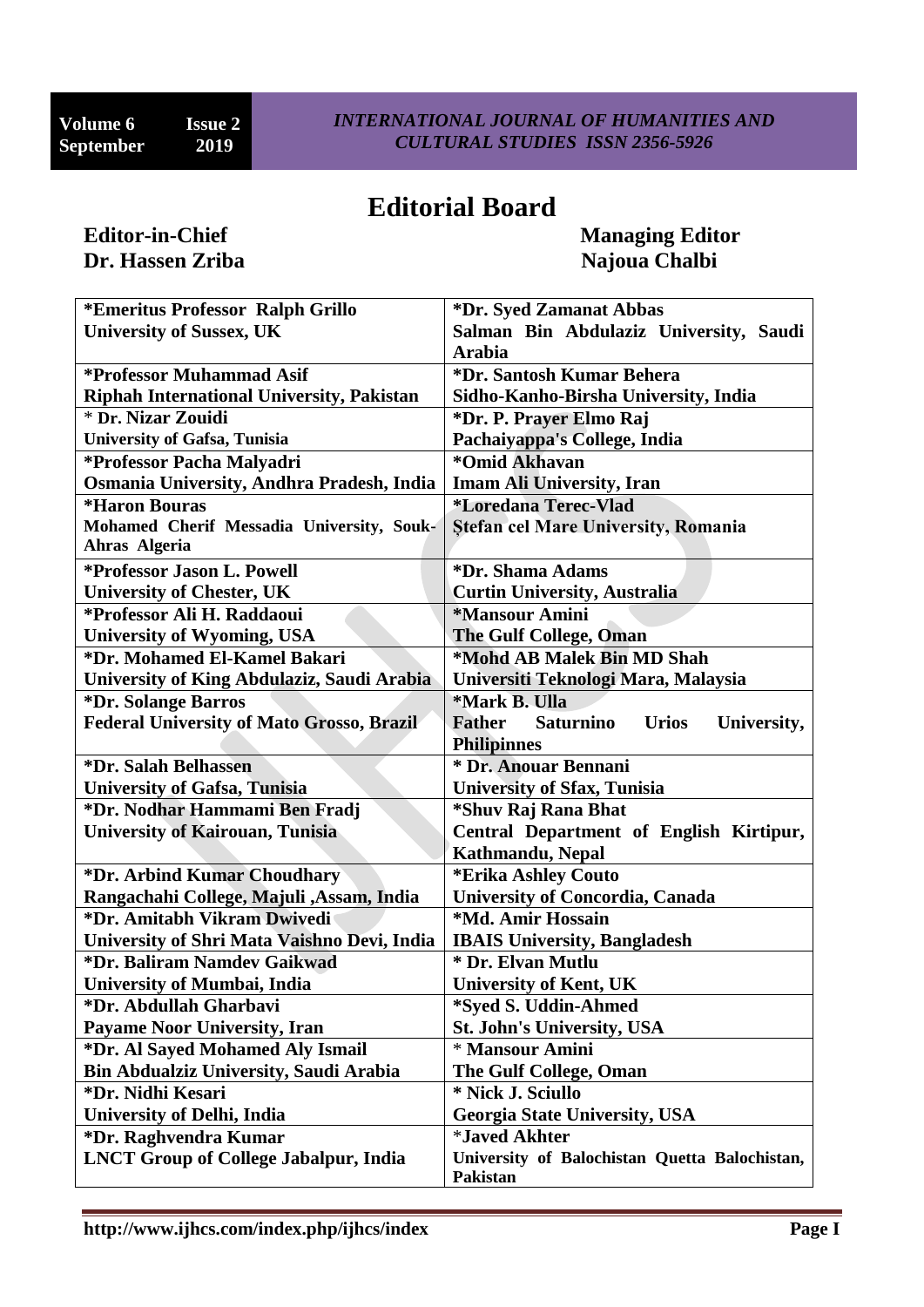#### *INTERNATIONAL JOURNAL OF HUMANITIES AND CULTURAL STUDIES ISSN 2356-5926*

| *Dr. Chuka Fred Ononye                                   | *Shataw Naseri                             |  |
|----------------------------------------------------------|--------------------------------------------|--|
| Alvan Ikoku Federal College of Education,                | University of Shahid Beheshti in Iran      |  |
| <b>Nigeria</b>                                           |                                            |  |
| * Dr. Abdelhak Mejri                                     | *Manoj Kr. Mukherjee                       |  |
| <b>Institut Supérieur des Langues, Tunis,</b>            | Visva Bharati University,<br>Santiniketan, |  |
| <b>Tunisia</b>                                           | West Bengal, India                         |  |
|                                                          |                                            |  |
| *Taher Ben Khalifa                                       | Dr. Hassen Rebhi                           |  |
| <b>Vocational</b><br>Qunfudah<br><b>Industrial</b><br>Al | <b>University of Gafsa, Tunisia</b>        |  |
| Institute, KSA, Saudi Arabia                             |                                            |  |
|                                                          |                                            |  |
|                                                          |                                            |  |
| *Dr. Abdelkader Ben Rhit                                 |                                            |  |
| University of Mannouba, Tunisia                          |                                            |  |
|                                                          |                                            |  |
|                                                          |                                            |  |
|                                                          |                                            |  |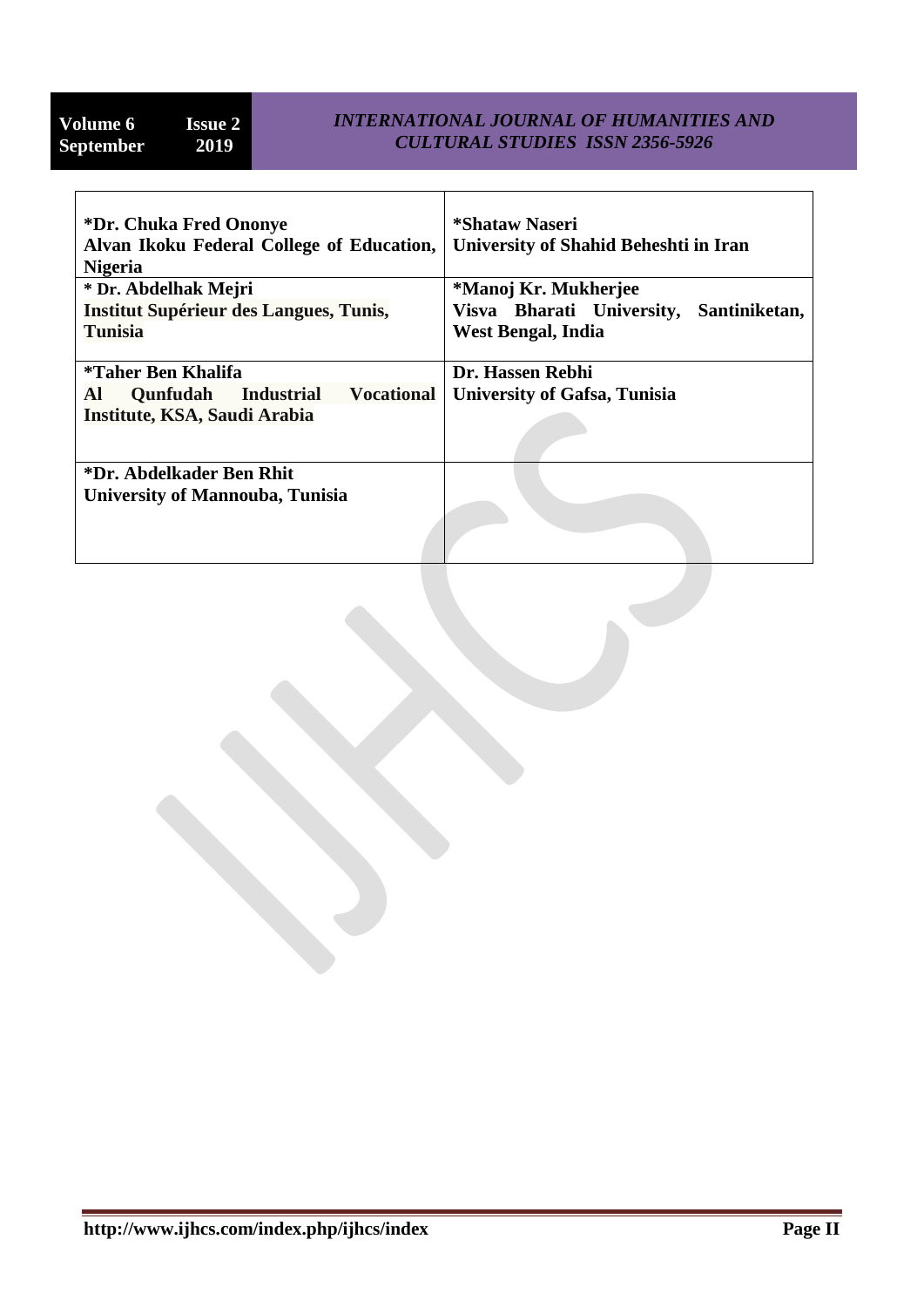### **Table of Contents**

| 1) Coffeehouse painting, founder of iconography in today's concept                                                  |  |
|---------------------------------------------------------------------------------------------------------------------|--|
| 2) Computer or Mobile Applications' Automatic Translation and Interpretation, Faced with<br>Linguistic Imperatives. |  |
| 3) The Form and Function of the Fantastic in Ben Okri's The Famished Road Trilogy                                   |  |
| 4) Historical Research in the Digital Age: Opportunities and Challenges<br>.73                                      |  |
| 5) A Transitivity Analysis of Jojo in the Ideational Metafunction of Phiri's Ticklish Sensation                     |  |
| 6) Tradition Versus Modernity in Chinua Achebe's Things Fall Apart<br>.102                                          |  |
| 7) Le républicanisme, une théorie de la liberté et du bien commun                                                   |  |
| 8) Odradek: This is a word's world, but it would be nothing without the creature, or<br>the text<br>.128            |  |
|                                                                                                                     |  |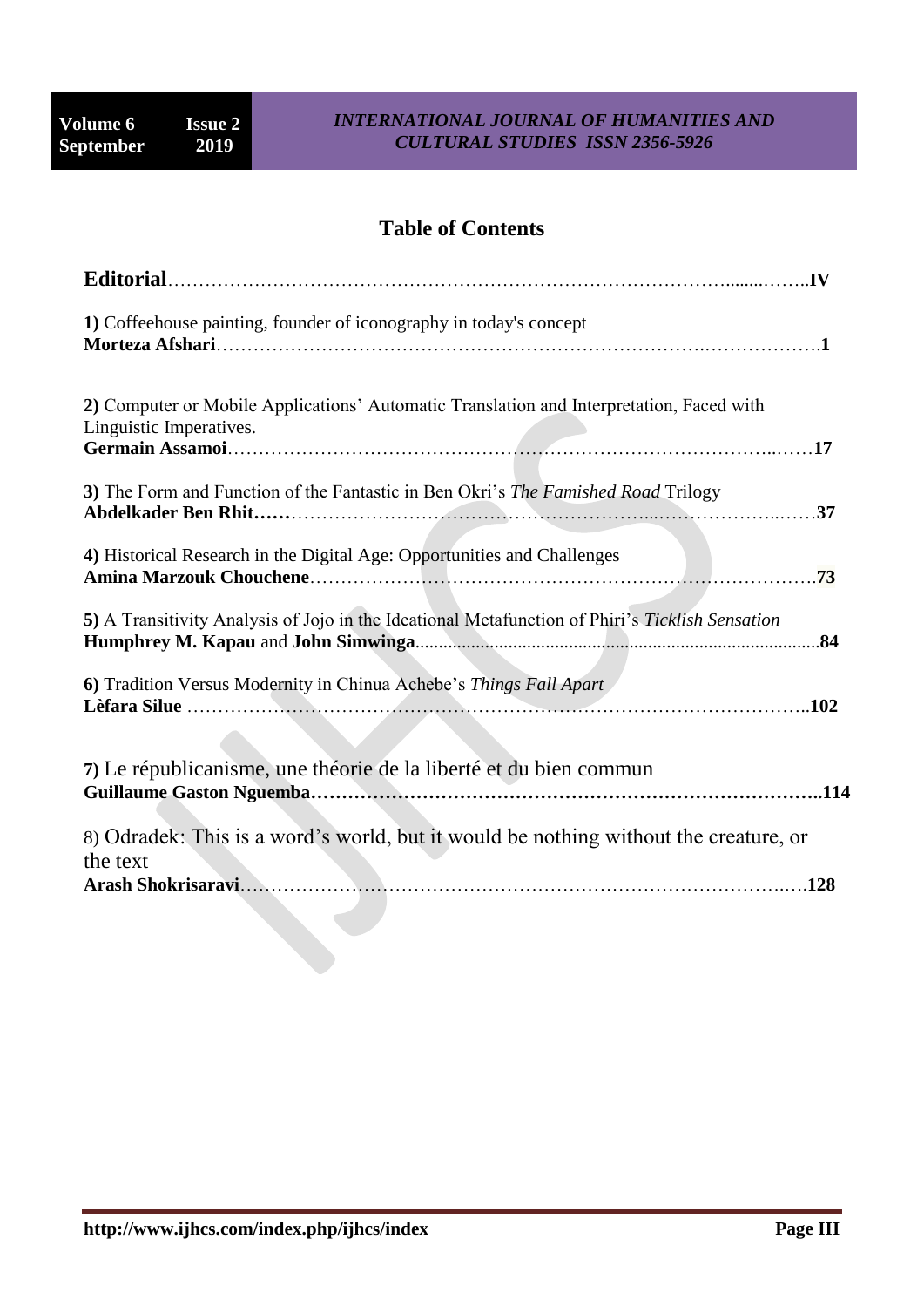# **Editorial**

Dear Colleagues and Readers

It is my pleasure to present Volume 6, Issue 2 of the *International Journal of Humanities and Cultural Studies* (IJHCS). As usual, the journal included many articles dealing with interdisciplinary issues written by authors from different countries and different disciplinary affiliations. The contributions of our thirty authors enormously enriched the content and perspectives of the IJHCS.

I sincerely thank our respected authors for selecting the IJHCS, our reviewers for reviewing the selected articles for this issue and the Administrative Board for its contribution to helping the IJHCS achieve this success. The next issue will be published in December 2019 and your valuable contributions are welcome till 25 November 2019.

With Best Regards,

**Dr. Hassen Zriba Editor-in-Chief** *The International Journal of Humanities and Cultural Studies* **(IJHCS)**